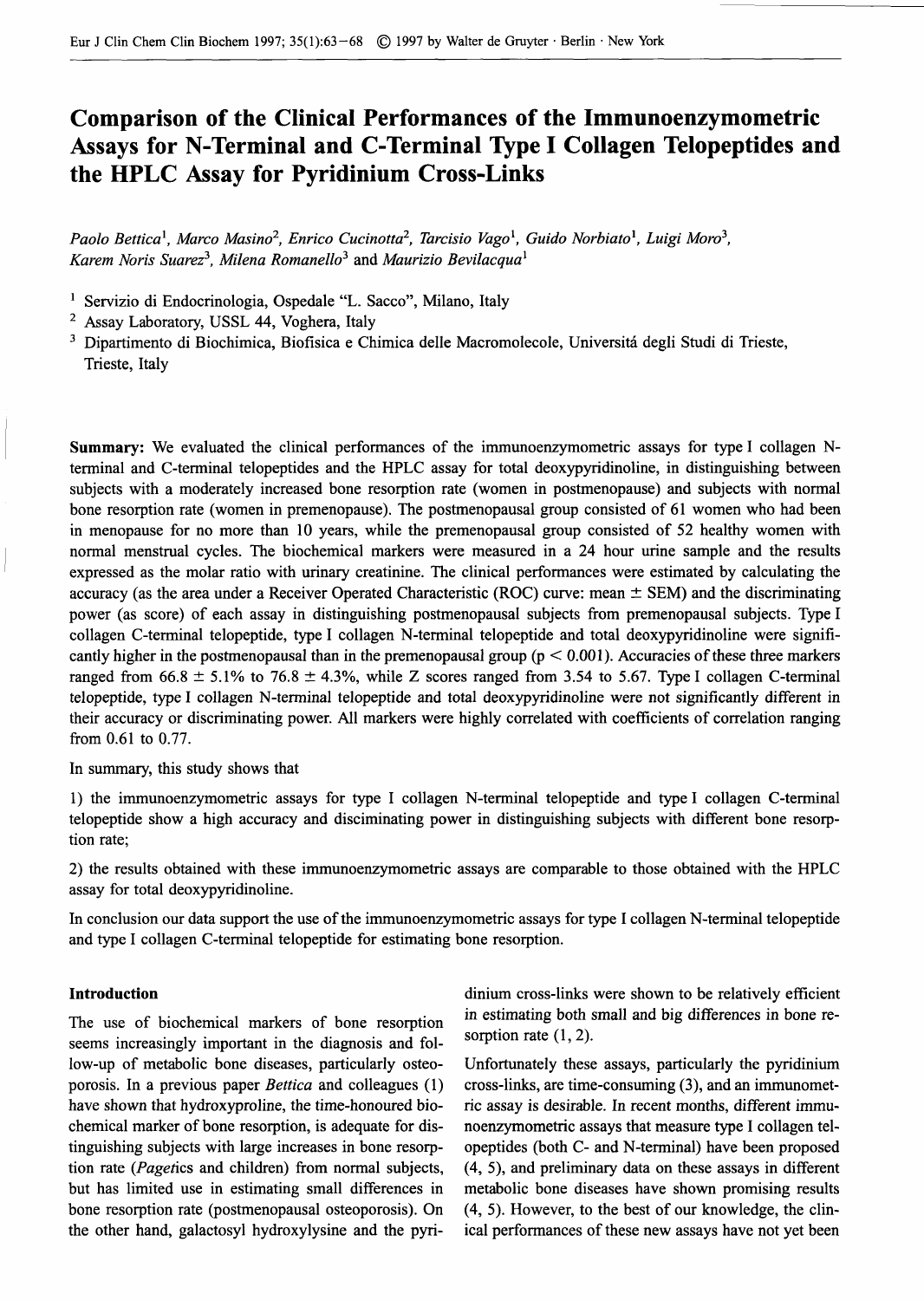compared in the same subjects, in order to establish their respective accuracies in discriminating different rates of bone resorption.

This study sought to evaluate the clinical performances of these new immunoenzymometric assays in comparison with those of the HPLC assay for total deoxypyridinoline, and to estimate the relationships among these markers.

## **Patients and Methods**

Two groups of subjects were selected for the study. The control group (premenopausal) consisted of 52 women with regular menstrual cycle and regular ovulation (as demonstrated by a serum progesterone level  $> 5 \mu g/l$  around the 20th day of cycle) with an age of 34.2  $\pm$  5.8 years (mean  $\pm$  SD), recruited among the hospital personnel; none of them had any disease or was taking any medication known to affect bone turnover. Their weight was  $62.2 \pm 8.1$ kg and their height  $160.3 \pm 11$  cm. The second group (postmenopausal) consisted of 61 women in postmenopause  $(< 10$  years; mean 7.1  $\pm$  3.7 years) with an age of 57.3  $\pm$  3.5 years, who attended our Endocrinology Outpatient Clinic. Their weight was 61.4  $\pm$  8.3 kg and their height 159.4  $\pm$  5.5 cm. The bone mineral density of the spine of the postmenopausal group (measured by dual X-ray absorptiometry in the anteroposterior projection with a QDR2000 bone densitometer, Hologic) was  $0.821 \pm 0.071$  g/cm<sup>2</sup>, corresponding to a t score of  $-2.31 \pm 0.66$  (calculated using the normal young female Caucasian database provided by Hologic). None of the subjects in the postmenopausal group was taking any medication known to affect bone turnover.

All subjects collected a 24 hour urine sample and aliquots were stored at  $-20$  °C until use. Total deoxypyridinoline, type I collagen N-terminal telopeptide, type I collagen C-terminal telopeptide and creatinine were measured. All samples were measured in the same run to avoid inter-assay variation.

Total deoxypyridinoline was measured by HPLC with a commercial kit (Chrom-Links in HPLC, BIORAD). Type I collagen Nterminal telopeptide was measured with a commercial kit with a monoclonal antibody specific for the cross-linked type I collagen N-terminal telopeptide (Osteomark, Ostex, USA). Type I collagen C-terminal telopeptide was measured with a commercial kit (Crosslaps ELISA, Osteometer, Denmark) with a polyclonal antibody raised against a synthetic sequence of type I collagen C-terminal telopeptide. Creatinine was measured by an automatic assay based on the *Jaffe* method.

#### **Statistics**

The clinical performances of the different markers were estimated by calculating the accuracy and the discriminating power a distinguishing postmenopausal *from* premenopausal women (1). The accuracy was calculated as the mean  $\pm$  SEM area under a receiver operated characteristic (ROC) curve that was drawn by calculating the sensitivity and the false positive ratio at nine different threshold values (6). The method used to select the threshold values was the same for each assay. The values selected ranged from mean  $-2$  SD to mean + 2 SD of the control subjects. The discriminating power was calculated as the Z score with the aid of the following formula (7):

$$
Z score = \frac{(postmenopausal mean - premenopausal mean)}{\sqrt{\left[\frac{(postmenopausal SD)^2}{postmenopausal n} + \frac{(premenopausal n)}{premenopausal n}\right]}}
$$

The accuracies of the different tests were compared by the method of *Hanley & McNeil* (6). The relationships among the different markers were estimated by linear regression analysis.

Finally, to test the agreement among total deoxypyridinoline, type I collagen N-terminal telopeptide and type I collagen Cterminal telopeptide, we calculated for each postmenopausal woman and for each marker a t score (t score  $=$  (postmenopausal subject value — premenopausal mean value)/premenopausal standard deviation) and for each pair of markers we estimated the correlation between the mean t score (independent variable) and the difference between the t scores (dependent variable) by the method of *Bland & Altman* (8).

#### **Results**

As shown in figure 1 the urinary excretion of total deoxypyridinoline/creatinine, type I collagen N-terminal telopeptide/creatinine and type I collagen C-terminal telopeptide/creatinine was significantly higher in postmenopausal women. The mean increase was 32% for total deoxypyridinoline/creatinine, 31% for type I collagen N-terminal telopeptide/creatinine and 65% for type I collagen C-terminal telopeptide/creatinine.

Table 1 shows the clinical performances of the three markers. The accuracies of total deoxypyridinoline/ creatinine, type I collagen N-terminal telopeptide/creatinine and type I collagen C-terminal telopeptide/creatinine were comparable and ranged from  $66.8 \pm 5.1\%$ (type I collagen N-terminal telopeptide/creatinine) to  $76.8 \pm 5.3\%$  (type I collagen C-terminal telopeptide/ creatinine). The discriminate powers ranged from 3.54 (type I collagen N-terminal telopeptide/creatinine) to 5.67 (type I collagen C-terminal telopeptide/creatinine). The accuracies and discriminating powers were not significantly different for each of the three markers.

As shown in table 2 all the markers were highly correlated with coefficients of correlation ranging from 0.61 (total deoxypyridinoline vs type I collagen Cterminal telopeptide) to 0.77 (total deoxypyridinoline vs type I collagen N-terminal telopeptide) when the absolute values were considered (tab. 2a), and from 0.502 (total deoxypyridinoline/creatinine vs type I collagen C-terminal telopeptide/creatinine) to 0.681 (type I collagen N-terminal telopeptide/creatinine vs type I collagen C-terminal telopeptide/creatinine) when creatinine ratios were used (tab. 2b). As shown in figure 2 there was also a good agreement among the three markers, since none of the slopes of the linear regressions, calculated according to the method of *Bland & Altman* (8), was significantly different from zero. Good agreement between the three markers is also indicated by the fact that there was no improvement in accuracy in distinguishing premenopausal and postmenopausal women when total deoxypyridinoline, type I collagen N-terminal telopeptide and type I collagen C-terminal telopeptide were used in series (i.e. a result is positive when both test results are above the threshold value) or in parallel (i. e. a result is positive when at least one test result is above the threshold value) (tab. 3).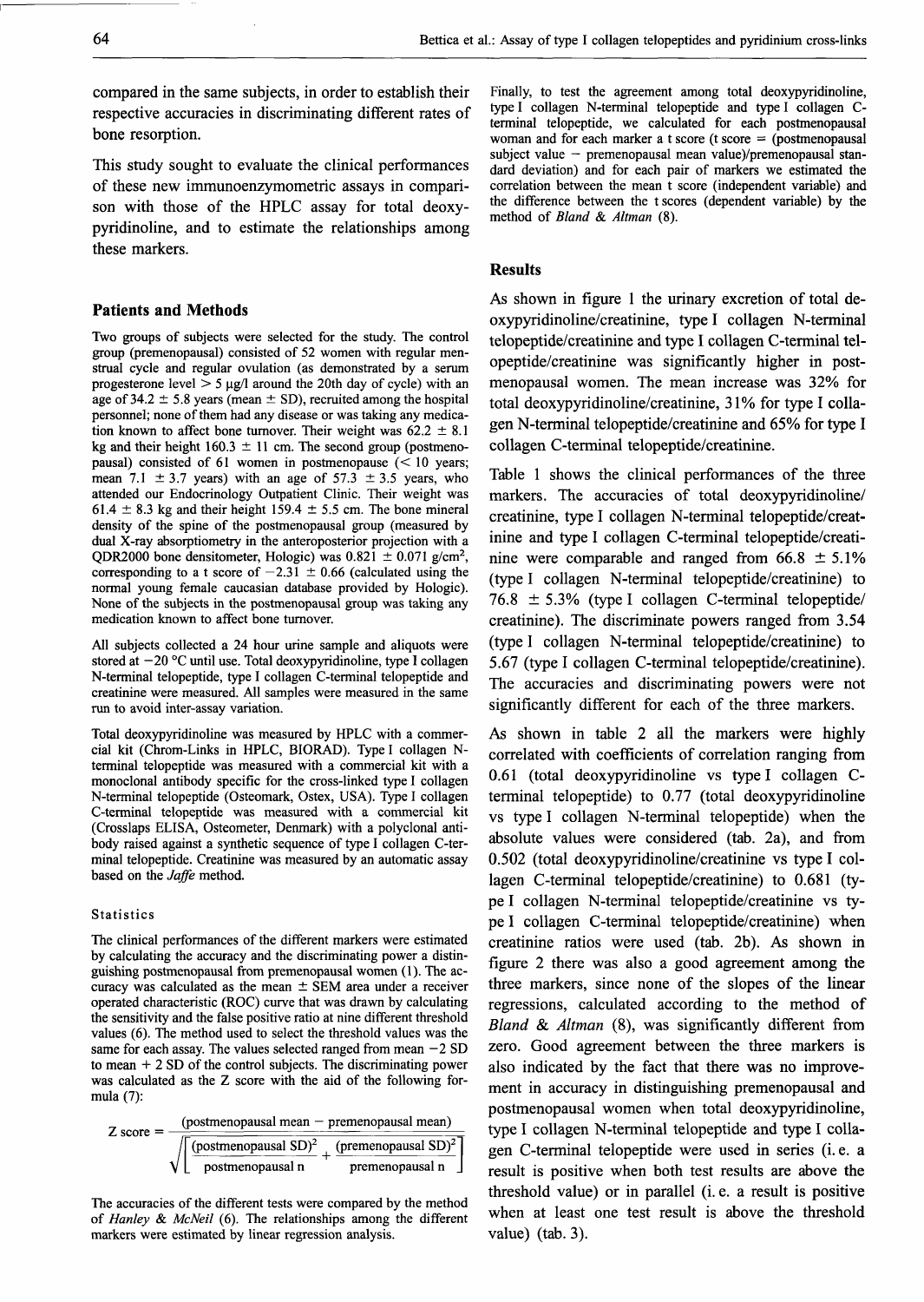

Fig. 1 Urinary excretion of

a) type I collagen N-terminal telopeptide/creatinine,

b) type I collagen C-terminal telopeptide/creatinine in premenopausal and postmenopausal women and

c) total deoxypyridinoline/creatinine.

#### **Discussion**

When measured in urine, a biochemical marker of bone resorption ideally has the four following properties.

1) Bone specificity.

2) Specificity for bone resorption.

3) Absence of metabolism and clearance from the body only by the kidney.

4) Specificity, sensitivity, reproducibility and simplicity of the assay.

A marker with such characteristics would be highly accurate in distinguishing subjects with different bone resorption rates. Hydroxyproline is neither specific for bone  $(9-12)$  nor for bone resorption (10), moreover it is mostly metabolised before being excreted in urine (13). As a consequence hydroxyproline is a poor bone resorption marker (1). In the search of specific markers of bone resorption, different molecules have been proposed in recent years. In particular, great interest has been shown in the study of pyridinium crosslinks and of type I collagen telopeptides. Regarding pyridinium cross-links, pyridinoline is present in many different tissues (14) and deoxypyridinoline has been

Results are mean  $\pm$  SD. For all three markers postmenopausal women showed a significantly larger excretion than premenopausal women ( $p < 0.001$ ).

detected in bone, dentine, aorta and ligaments (15). Both molecules are formed during collagen maturation, and are therefore released from tissues only following collagen degradation. Nothing is known about the presence or absence of metabolism, or the extent of renal excretion of these molecules. In particular, since urinary pyridinium cross-links are 40% free and 60% peptide-bound (16), we do not know whether they are released from bone in this proportion, or whether they become free due to the action of circulating or renal peptidases. Total pyridinium cross-links are measured by HPLC with an assay that is specific

Tab. 1 Accuracies (mean  $\pm$  SEM) and discriminating powers (Z score) of total deoxypyridinoline/creatinine, type I collagen N-terminal telopeptide/creatinine and type I collagen C-terminal telopeptide/creatinine in distinguishing postmenopausal subjects from premenopausal subjects.

| Total deoxy-<br>pyridinoline/<br>creatinine |         | Type I collagen<br>N-terminal<br>telopeptide/<br>creatinine |         | Type I collagen<br>C-terminal<br>telopeptide/<br>creatinine |         |
|---------------------------------------------|---------|-------------------------------------------------------------|---------|-------------------------------------------------------------|---------|
| Accuracy                                    | Z score | Accuracy                                                    | Z score | Accuracy                                                    | Z score |
| $70.8 \pm 4.9$                              | 4 2 1   | $66.8 \pm 5.1$ 3.54                                         |         | $76.8 \pm 4.3$ 5.67                                         |         |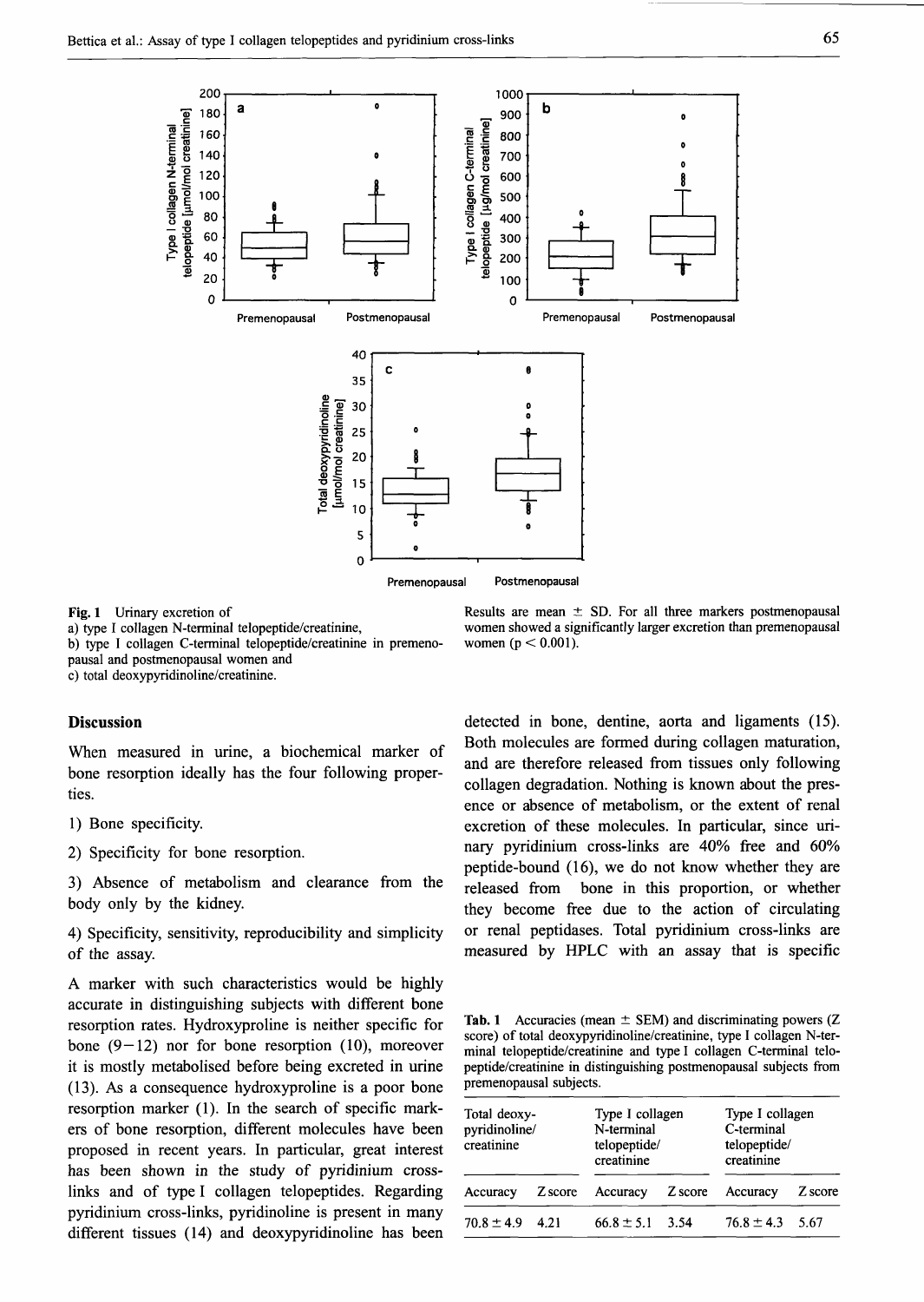**Tab. 2a** Coefficients of correlation (r) among absolute values of total deoxypyridinoline, type I collagen N-terminal telopeptide and type I collagen C-terminal telopeptide. Data are expressed as nmol/1 (total deoxypyridinoline and Type I collagen N-terminal telopeptide) or μg/l (Type I collagen C-terminal telopeptide). All coefficients are highly significant ( $p < 0.001$ ,  $n = 113$ ).

|                                           | Total deoxy-<br>pyridinoline | Type I collagen<br>C-terminal<br>telopeptide |
|-------------------------------------------|------------------------------|----------------------------------------------|
| Type I collagen<br>N-terminal telopeptide | 0.775                        | 0.713                                        |
| Type I collagen<br>C-terminal telopeptide | 0.612                        |                                              |

**Tab. 2b** Coefficients of correlation (r) among total deoxypyridinoline/creatinine, type I collagen N-terminal telopeptide/creatinine and type I collagen C-terminal telopeptide/creatinine. Data are expressed as umol/mol of creatinine (total deoxypyridinoline and type I collagen N-terminal telopeptide) or μg/mol of creatinine (type I collagen C-terminal telopeptide). All coefficients are highly significant ( $p < 0.0001$ ,  $n = 113$ ).

|                                                      | Total deoxy-<br>pyridinoline/<br>creatinine | Type I collagen<br>C-terminal<br>telopeptide/<br>creatinine |
|------------------------------------------------------|---------------------------------------------|-------------------------------------------------------------|
| Type I collagen N-terminal<br>telopeptide/creatinine | 0.549                                       | 0.681                                                       |
| Type I collagen C-terminal<br>telopeptide/creatinine | 0.502                                       |                                                             |

and sensitive, but time-consuming (3). Type I collagen telopeptides are present in all tissues that contain type I collagen (4, 5), the largest portion being bone. The method used to measure type I collagen N-terminal telopeptide uses the cross-linked telopeptide as the antigen (4); therefore the measured type I collagen Nterminal telopeptides arise from mature collagen degradation. The method used to measure type I collagen C-terminal telopeptide uses, as the antigen, a synthetic peptide corresponding to eight amino acids of the Cterminal telopeptide of the  $\alpha_1$  chain of type I collagen, and it does not contain a pyridinium cross-link (5); therefore the possibility of measuring peptides that derive from collagen that was degraded before deposition cannot be excluded a priori. Very little is known about the fate of the telopeptides after their release from tissues. In this regard, a recent study has shown that type I collagen N-terminal telopeptide is released as such from bone resorbed by osteoclasts (17). Type I collagen N-terminal telopeptide and type I collagen Cterminal telopeptide are measured by immunoenzymometric assays, which are specific, sensitive, fairly reproducible and simple (4, 5). Altogether these data show that total deoxypyridinoline, type I collagen Nterminal telopeptide and type I collagen C-terminal telopeptide fulfil part of the requirements for an ideal bone resorption marker. In this study we evaluated whether these tests were able to distinguish different rates of bone resorption. For this purpose, we eval-



Fig. 2 Linear regression between the difference  $\triangle$  of the t score and the mean t score calculated in postmenopausal women for total deoxypyridinoline/creatinine, type I collagen N-terminal telopeptide/creatinine and type I collagen C-terminal telopeptide/creatinine,  $(n = 61)$ ,

a: type I collagen N-terminal telopeptide/creatinine - total deoxypyridinoline/creatinine:  $r = 0.08$ ,  $p = 0.52$ ;

b: type I collagen N-terminal telopeptide/creatinine — type I collagen C-terminal telopeptide/creatinine:  $r = -0.07$ ,  $p = 0.58$ ;  $c$ : total deoxypyridinoline/creatinine  $-$  type I collagen C-terminal telopeptide/creatinine:  $r = 0.15$ ,  $p = 0.26$ ).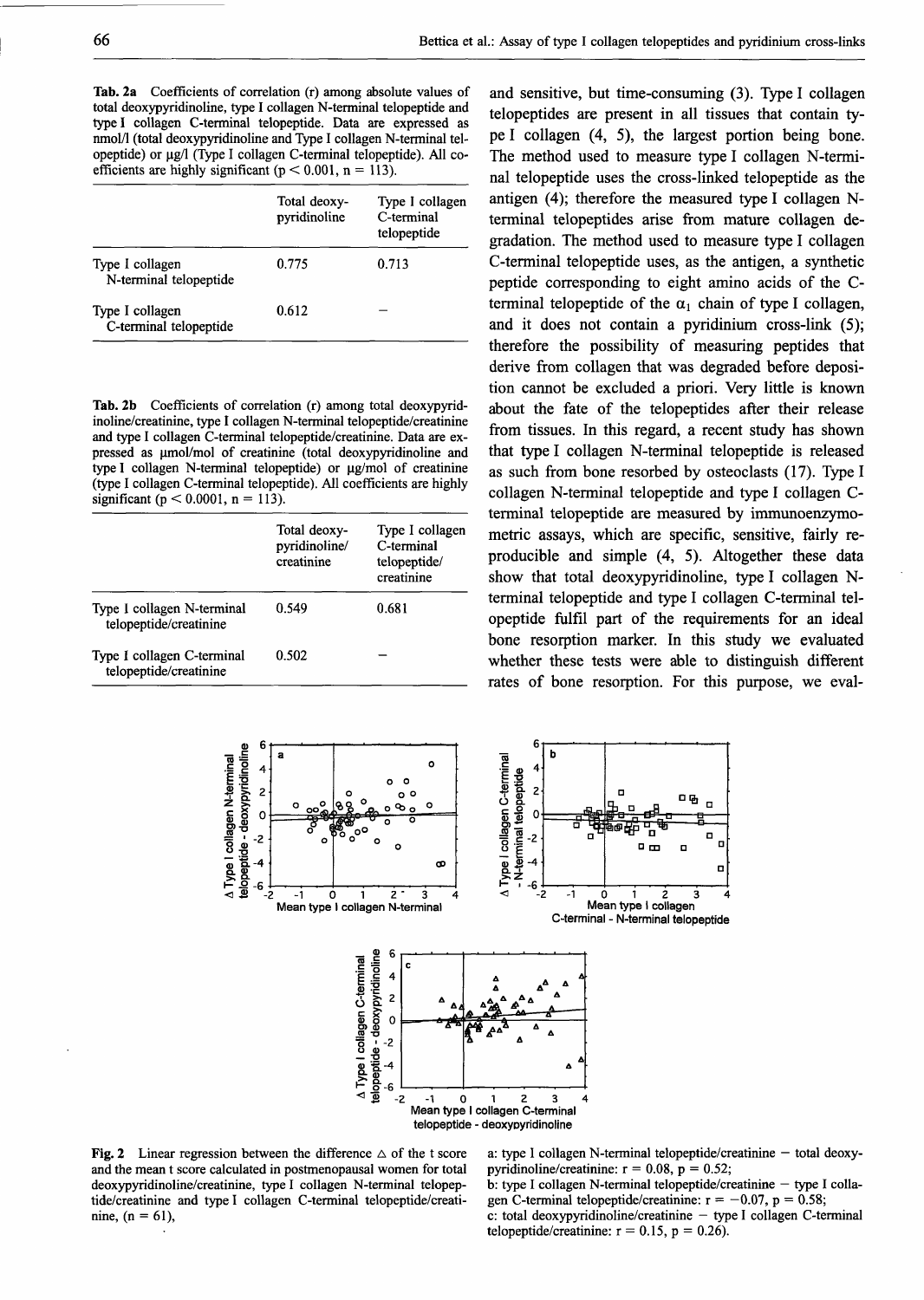Tab. 3 Accuracies (mean  $\pm$  SEM), in distinguishing premenopausal and postmenopausal women, of the combined use of total deoxypyridinoline/creatinine, type I collagen N-terminal telopeptide/creatinine and type I collagen C-terminal telopeptide/creatinine.

|                                                                                                                | In series      | In parallel    |
|----------------------------------------------------------------------------------------------------------------|----------------|----------------|
| Type I collagen N-terminal<br>telopeptide/creatinine<br>+ type I collagen C-terminal<br>telopeptide/creatinine | $49.1 \pm 5.5$ | $69.4 \pm 4.9$ |
| Type I collagen N-terminal<br>$telopeptide/creationine + total$<br>deoxypyridinoline/creatinine                | $48.7 \pm 5.5$ | $69.7 \pm 4.9$ |
| Type I collagen C-terminal<br>$telopeptide/creationine + total$<br>deoxypyridinoline/creatinine                | $51.2 \pm 5.5$ | $74.5 \pm 4.6$ |

uated the accuracy and the discriminating power of the tests in distinguishing a group of women in early postmenopause, i. e. a group of subjects with a moderate increase in bone resorption rate, from a group of premenopausal women, i.e. a group of subjects with a normal bone resorption rate.

Accuracy defines how often a test is able to place correctly a subject in the group he or she belongs to for a certain characteristic, in our case the bone resorption rate (18). The major factors that influence the estimate of the accuracy of a test are the "true disease status" (in our case the moderately increased bone resorption rate in the postmenopausal group) and the decision biases (19). Regarding the "true disease status", a moderate increase in bone resorption rate has been shown for women after menopause (20), which in turn determines an increase in the urinary excretion of the markers tested in this study  $(5, 21 -$ 23). Regarding the decision biases, the receiver operated characteristic (ROC) curve analysis, that estimates the accuracy of a test using different threshold values, avoids such an interfering factor (19). Type I collagen C-terminal telopeptide, type I collagen N-terminal telopeptide and total deoxypyridinoline showed a comparatively high accuracy in placing the premenopausal subjects in the group with normal bone resorption rate and the postmenopausal subjects in the group with a moderately increased bone resorption rate. The accuracies ranged from 66.8  $\pm$  5.1% for type I collagen Nterminal telopeptide/creatinine to 76.8  $\pm$  4.3% for type I collagen C-terminal telopeptide/creatinine, and were not significantly different.

The discriminating power, on the other hand, defines how well a test distinguishes two groups of subjects that differ for a certain characteristic, which in our case was again the bone resorption rate. The test with the highest discriminating power will be the

test that shows the highest difference between the mean of the two groups with the lowest dispersion. A Z score higher than 3 defines a high discriminating power. The differences between the mean of the premenopausal and postmenopausal groups were not similar for total deoxypyridinoline/creatinine, type I collagen N-terminal telopeptide/creatinine and type I collagen C-terminal telopeptide/creatinine, ranging from 31% for type I collagen N-terminal telopeptide/ creatinine to 65% for type I collagen C-terminal telopeptide/creatinine. However, the estimated discriminating powers were not significantly different, suggesting that the tests that show the biggest difference between the mean of the two groups have also a bigger dispersion around the mean. Since all the assays employed in this study have similar coefficients of variation ( $CV < 10\%$ ), these differences in variability might rather be due to the biological variance of the markers.

The secondary aim of this study was to evaluate the relationships among the markers tested. To do so, we used both the urinary concentrations of the markers and the creatinine ratio, to ensure that the relationships among the markers were not influenced by their relationship with creatinine excretion and by sample dilution. All markers were highly correlated both when absolute values and creatinine ratios were used, confirming previous publications (4, 5, 21, 24, 25).

Finally, we evaluated the extent of agreement among the results obtained with the three different tests. For this purpose, we used the method of *Bland & Altman* (8) which evaluates the agreement of two tests by calculating the linear regression between the mean of the two tests (independent variable) and the difference of the two tests (dependent variable). A non-significant regression shows that the two tests analysed are in good agreement. To normalize the results obtained with total deoxypyridinoline, type I collagen N-terminal telopeptide and type I collagen C-terminal telopeptide, we calculated for each assay and each postmenopausal woman a t score, and we used the mean and the difference of the t scores in the linear regression. The calculated linear regression (8) showed a non-significant slope for all markers, demonstrating that the results obtained with type I collagen N-terminal telopeptide, type I collagen C-terminal telopeptide and total deoxypyridinoline are in good agreement.

In conclusion we showed that the new immunoenzymometric assays that measure N-terminal and C-terminal telopeptides of type I collagen have the same accuracy and discriminating power of the HPLC assay for total deoxypyridinoline in distinguishing subjects with moderately increased bone resorption rate from normal subjects. Our data on the relationship among these three